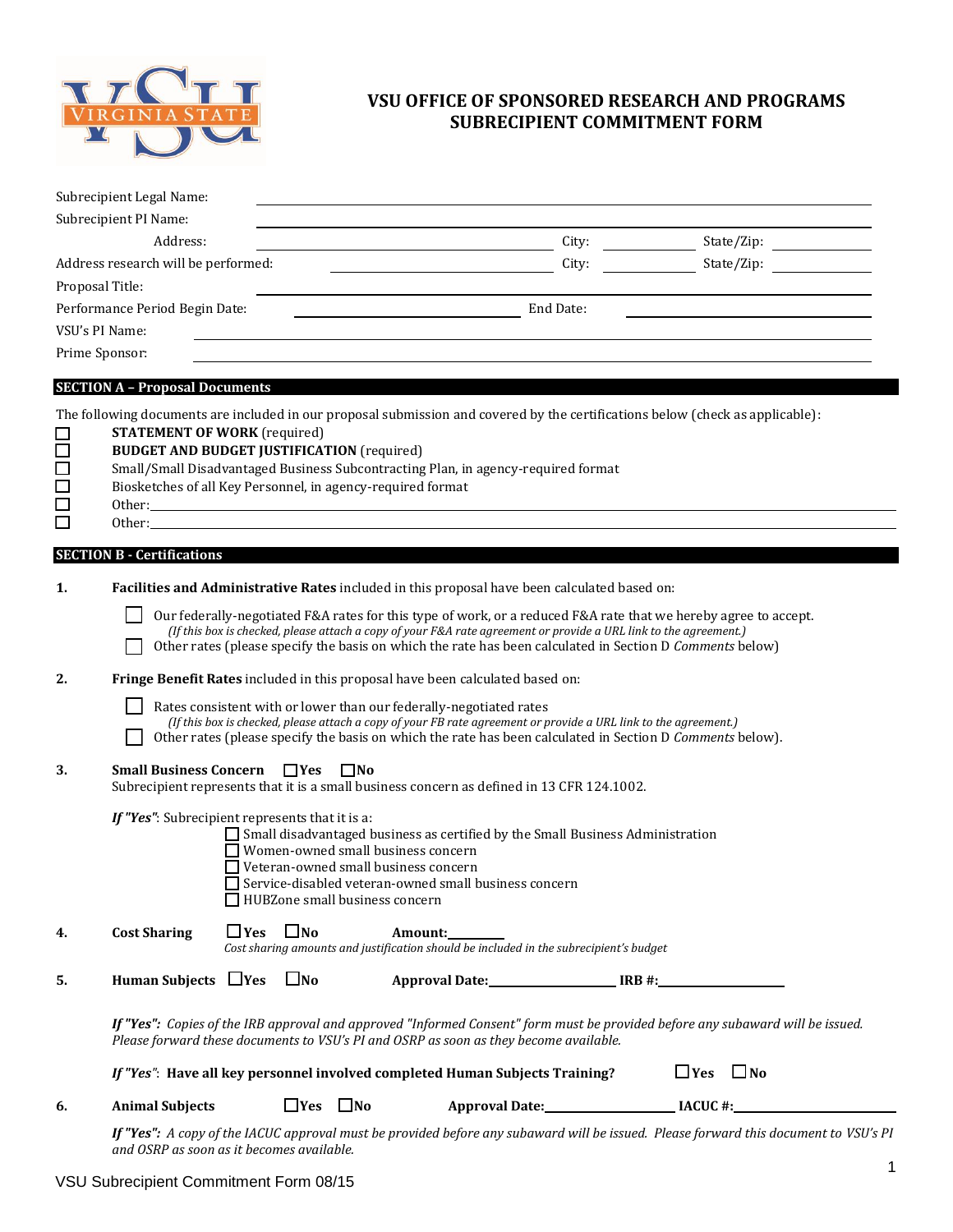#### **7. Conflict of Interest (applicable to NIH, NSF, or other sponsors that have adopted the federal financial disclosure requirements)**

Not applicable because this project is not being funded by NIH, NSF, or other sponsor that has adopted the federal financial disclosure requirements

Subrecipient Organization/Institution certifies that it has an active and enforced conflict of interest policy that is consistent with the provision of 42 CFR Part 50, Subpart F "Responsibility of Applicants for Promoting Objectivity in Research." Subrecipient also certifies that, to the best of Institution's knowledge, (1) all financial disclosures have been made related to the activities that may be funded by or though a resulting agreement, and required by its conflict of interest policy; and, (2) all identified conflicts of interest have or will have been satisfactorily managed, reduced or eliminated in accordance with subrecipient's conflict of interest policy prior to the expenditures of any funds under any resultant agreement.

Subrecipient does not have an active and/or enforced conflict of interest policy and agrees to abide by VSU's policy, located online at http://www.vsu.edu/research/research-compliance/responsible-conduct-of-research.php.

#### **8. Debarment and Suspension**

Is the PI or any other employee or student participating in this project debarred, suspended or otherwise excluded from or ineligible for participation in federal assistance programs or activities?  $\Box$  Yes  $\Box$  No (**if "Yes",** explain in Section D *Comments* below)

The Subrecipient certifies they: (answer all questions below)

| $\Box$ are | l lare not                  | presently debarred, suspended, proposed for debarment, or declared ineligible for award of federal                                                                                                                |
|------------|-----------------------------|-------------------------------------------------------------------------------------------------------------------------------------------------------------------------------------------------------------------|
| $\Box$ are | <b>□</b> are not            | contracts<br>presently indicted for, or otherwise criminally or civilly charged by a government entity                                                                                                            |
|            | $\Box$ have $\Box$ have not | within three (3) years preceding this offer, been convicted of or had a civil judgment rendered against                                                                                                           |
|            |                             | them for commission of fraud or criminal offense in connection with obtaining, attempting to obtain, or<br>performing a public (federal, state or local) contract of subcontract; violation of Federal or State   |
|            |                             | antitrust statutes relating to the submission of offers; or commission of embezzlement, theft, forgery,<br>bribery, falsification or destruction of records, making false statements or receiving stolen property |
|            | $\Box$ have $\Box$ have not | within three (3) years preceding this offer, had one or more contracts terminated for default by any<br>federal agency                                                                                            |

## **SECTION C - Audit Status**

## **9. Audit Status**

 $\square$  Subrecipient receives an annual audit in accordance with OMB Circular A-133.

Most recent fiscal year completed: FY

Were any audit findings reported? (If "Yes," explain in Section D, *Comments*, below.)  $\Box$ **Yes**  $\Box$ **No** 

**Please attach a complete copy of your most recent A-133 audit report or provide the URL link to a complete copy.** 

 $\Box$  Subrecipient DOES NOT receive an annual audit in accordance with OMB Circular A-133.

Subrecipient is a:  $\Box$  Non-profit entity (under federal funding threshold)

| JUDI CUIJICIIL IS A. | $\Box$                   |
|----------------------|--------------------------|
|                      | $\Box$ Foreign entity    |
|                      | $\Box$ For profit entity |

Government entity

A limited scope audit may be required before a subaward will be issued.

#### **SECTION D - Comments**